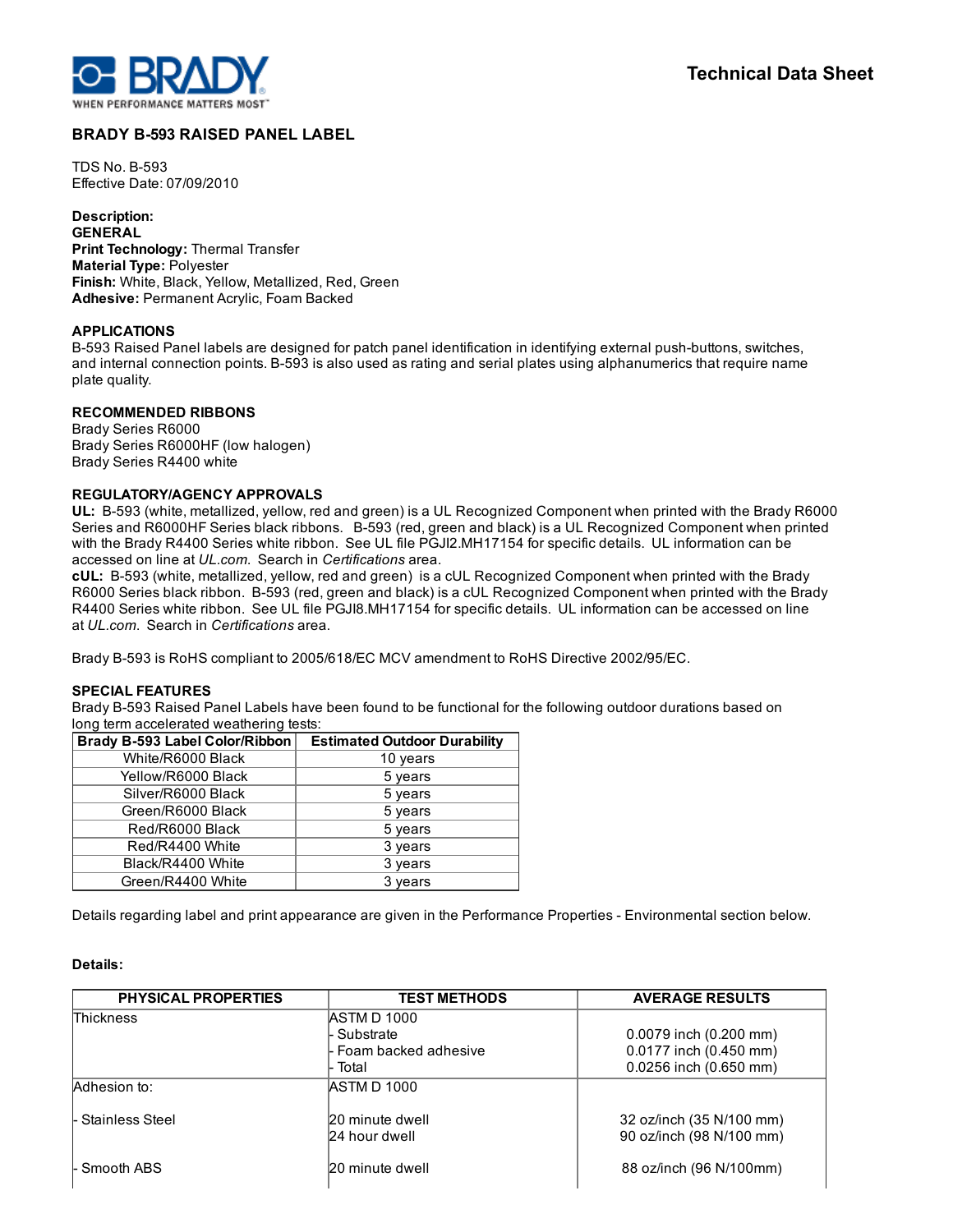|                         | 24 hour dwell                                                  | 134 oz/inch (147 N/100 mm)                                  |
|-------------------------|----------------------------------------------------------------|-------------------------------------------------------------|
| l- Powdercoated surface | 20 minute dwell<br>24 hour dwell                               | 109 oz/inch (120 N/100mm)<br>166 oz/inch (182 N/100 mm)     |
| l- Polvethylene         | 20 minute dwell<br>24 hour dwell                               | 130 oz/inch (142 N/100mm)<br>> 200 oz/inch (> 200 N/100 mm) |
| Drop Shear              | PSTC-7 (except use 1/2" x 1" sample)                           | 35 hours                                                    |
| <b>Tack</b>             | <b>ASTM D2979</b><br>Polyken™ Probe Tack<br>$(1$ second dwell) | 16.5 oz (469 g)                                             |

| PERFORMANCE PROPERTIES | <b>ENVIRONMENTAL</b> |
|------------------------|----------------------|

B-593 white, silver, yellow, red and green label samples were printed with the R6000 Series and R6000HF Series ribbons and B593 black, red and green label samples were printed with the R4400W series ribbon and dwelled for 24 hours prior to test.

| <b>PERFORMANCE</b><br><b>PROPERTIES</b> | <b>TEST METHODS</b>                                                           | <b>TYPICAL RESULTS</b><br><b>White B-593/R-6000</b><br>and B-593/R6000HF | <b>TYPICAL RESULTS</b><br><b>Black B-593/R-4400W</b> | <b>TYPICAL RESULTS</b><br>Metallized B-593/R-<br>6000                              |
|-----------------------------------------|-------------------------------------------------------------------------------|--------------------------------------------------------------------------|------------------------------------------------------|------------------------------------------------------------------------------------|
| High Service<br>Temperature             | $1000$ hours at 100°C.<br>l(212°F)                                            | No visible effect                                                        | No visible effect                                    | No visible effect                                                                  |
| Low Service<br>Temperature              | l1000 hours at -20 $^{\circ}$ C $^{\circ}$<br>(-4°F)                          | No visible effect                                                        | No visible effect                                    | No visible effect                                                                  |
| Humidity Resistance                     | $1000$ hours at 37°C.<br>(100°F), 95% R.H.                                    | No visible effect                                                        | No visible effect                                    | No visible effect                                                                  |
| Salt fog                                | 1000 hours at 5% Salt<br>Spray                                                | No visible effect                                                        | No visible effect                                    | No visible effect                                                                  |
| Abrasion Resistance                     | Taber Abraser, CS-10<br>wheels, 500 g/arm<br>(Fed. Std. 191A,<br>Method 5306) | Number of cycles until<br>print is illegible<br>175 cycles               | print is illegible<br>75 cycles                      | Number of cycles until Numbers of cycles until<br>print is illegible<br>175 cycles |

Brady B-593 labels underwent accelerated weathering testing (ASTM G155, Cycle 1) over the course of one year. Observations regarding the appearance of the B-593 labels and print on the labels were made at 4 intervals during the one year and are given in the table below.

| Weatherometer   | <b>Label Color</b>                                 | <b>Effect to Label and Print</b>                                                                                                                                                           |                                                                                           |                                                                                                       |
|-----------------|----------------------------------------------------|--------------------------------------------------------------------------------------------------------------------------------------------------------------------------------------------|-------------------------------------------------------------------------------------------|-------------------------------------------------------------------------------------------------------|
| <b>Duration</b> |                                                    | <b>Effect to Label Color</b>                                                                                                                                                               | <b>Effect To R6000</b><br><b>Series Printing</b>                                          | <b>Effect to R4400W Series</b><br><b>Printing</b>                                                     |
| 1000 hours      | White<br>Red<br>Green<br>Yellow<br>Silver<br>Black | No visible effect<br>Slight discoloration<br>Slight discoloration<br>No visible effect<br>No visible effect<br>No visible effect                                                           | No visible effect for<br>lall label colors.<br>ln/a                                       | ln/a<br>No visible effect<br>No visible effect<br>ln/a<br>ln/a<br>No visible effect                   |
| 2400 hours      | White<br>Red<br>Green<br>Yellow<br>Silver<br>Black | No visible effect<br>Severe discoloration, retains a Slight print fade<br>trace of red<br>Moderate discoloration<br>Slight discoloration<br>Slight discoloration<br>Slight loss of gloss   | No visible effect<br>No visible effect<br>No visible effect<br>No visible effect<br>ln/a` | ln/a<br>Slight print fade<br>No visible effect<br>ln/a<br>ln/a<br>lno visible effect                  |
| 4800 hours      | White<br>Red<br>Green<br>Yellow<br>Silver<br>Black | No visible effect<br>Severe discoloration, retains a Slight print fade<br>trace of red<br>Moderate discoloration<br>Slight discoloration<br>Moderate discoloration<br>Slight loss of gloss | No visible effect<br>No visible effect<br>No visible effect<br>No visible effect<br>ln/a  | ln/a<br>slight print discoloration<br>slight print discoloration<br>ln/a<br>ln/a<br>no visible effect |
| 9100 hours      | White<br>Red<br> Green                             | Slight discoloration<br>Severe discoloration, retains a Slight print fade<br>trace of red                                                                                                  | No visible effect<br>Slight print fade                                                    | ln/a<br>Severe print removal, print is<br>barely legible*                                             |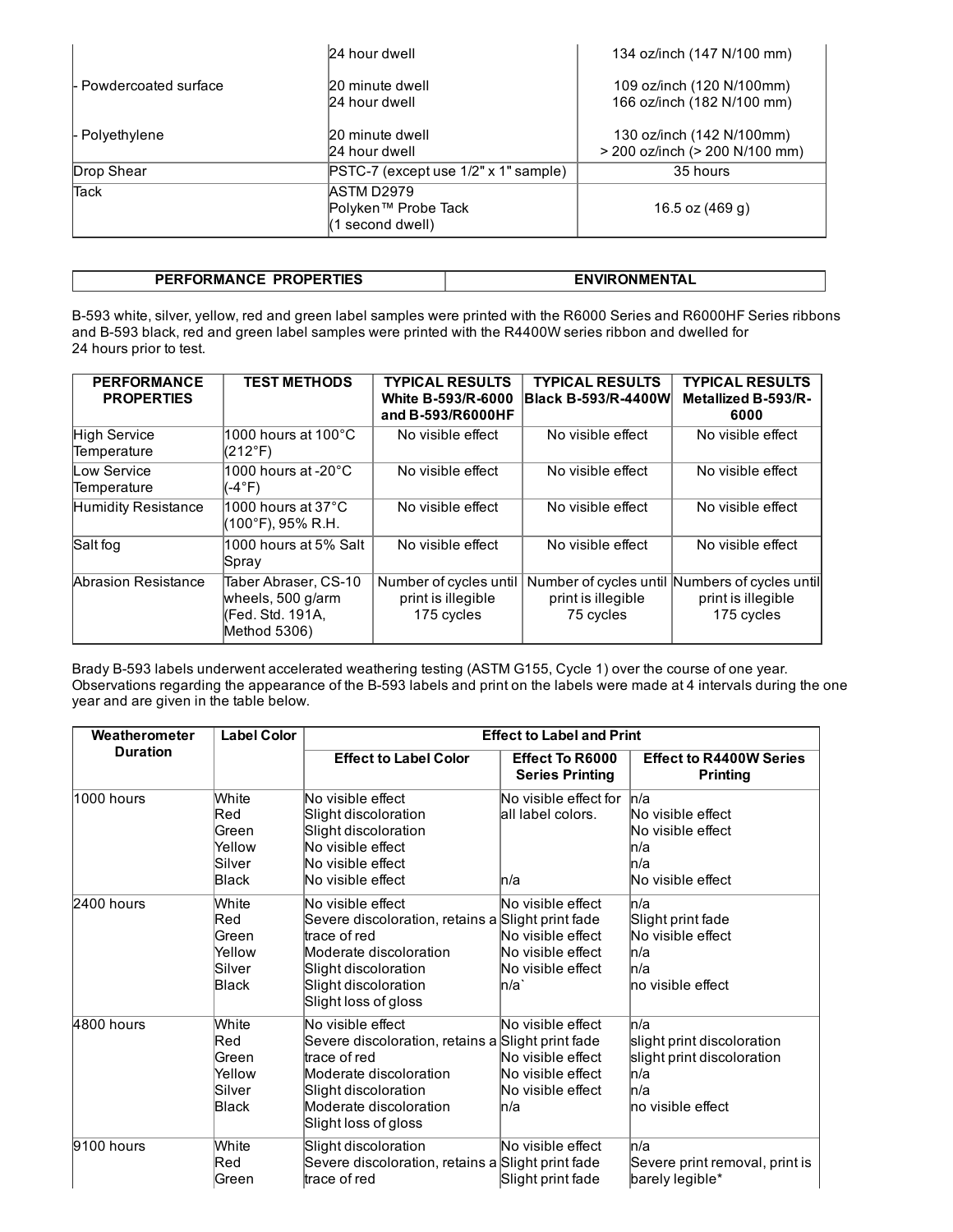| Yellow<br>Silver<br><b>Black</b> | Moderate discoloration<br>Moderate discoloration<br>Severe discoloration<br>ln/a<br>Slight loss of gloss | Slight print fade<br>Severe print removal, print is<br>Slight print fade<br>barely legible*<br>ln/a<br>ln/a<br>no visible effect |
|----------------------------------|----------------------------------------------------------------------------------------------------------|----------------------------------------------------------------------------------------------------------------------------------|
|----------------------------------|----------------------------------------------------------------------------------------------------------|----------------------------------------------------------------------------------------------------------------------------------|

Based on internal testing results, 800 hours in the Weatherometer is *approximately* equivalent to one year of outdoor exposure in Wisconsin.

\*print can be rubbed off with finger

| <b>PERFORMANCE PROPERTY</b> | <b>CHEMICAL RESISTANCE</b> |
|-----------------------------|----------------------------|

B-593 white printed with the R6000 Series and R6000HF Series ribbons and B-593 black printed with the R4400 white series ribbon, and dwelled 24 hours prior to test. Testing consisted of 5 cycles of 10 minute immersions in the specified chemical reagent followed by 30 minute recovery periods. After final immersion, samples rubbed 10 times with cotton swab saturated with test fluid.

|                            | SUBJECTIVE OBSERVATION OF VISUAL CHANGE - B-593 White |                 |                    |                 |
|----------------------------|-------------------------------------------------------|-----------------|--------------------|-----------------|
| <b>CHEMICAL REAGENT</b>    | <b>EFFECTS TO THE PRINTED IMAGE</b>                   |                 |                    |                 |
|                            | <b>R6000</b>                                          |                 | <b>R6000HF</b>     |                 |
|                            | <b>Without Rub</b>                                    | <b>With Rub</b> | <b>Without Rub</b> | <b>With Rub</b> |
| Isopropyl alcohol          |                                                       |                 |                    |                 |
| Methyl ethyl ketone        | <b>NP</b>                                             | <b>NP</b>       |                    | 5               |
| Alcohol mix <sup>*</sup>   |                                                       |                 |                    |                 |
| Gasoline                   |                                                       | 5               |                    |                 |
| Diesel                     |                                                       |                 |                    |                 |
| Skydrol® 500B-4            |                                                       | 5               |                    | $2 - 3$         |
| <b>Mil 5606 Oil</b>        |                                                       |                 |                    |                 |
| 1,1,1-Trichloroethane      |                                                       | 5               | Fluid obsolete     |                 |
| 5% Sodium hydroxide        |                                                       |                 |                    |                 |
| 10% Sulfuric acid solution |                                                       |                 |                    |                 |
| Dejonized water            |                                                       |                 |                    |                 |
| 10% Salt water solution    |                                                       |                 |                    |                 |
| <b>In-Hexane</b>           |                                                       |                 | Not tested         |                 |
| llso-octane                |                                                       |                 | Not tested         |                 |
| Ethanol                    |                                                       |                 |                    |                 |
| ASTM#3 oil                 |                                                       |                 |                    |                 |
| Acetone                    |                                                       | 5               |                    | 5               |

\* Alcohol mix is 50% ethanol, 30% methanol, and 20% water by volume.

|                            | <b>SUBJECTIVE OBSERVATION OF VISUAL CHANGE - B-593 Black</b> |                 |  |
|----------------------------|--------------------------------------------------------------|-----------------|--|
| <b>CHEMICAL REAGENT</b>    | <b>EFFECTS TO THE PRINTED IMAGE</b>                          |                 |  |
|                            |                                                              | <b>R4400W</b>   |  |
|                            | <b>Without Rub</b>                                           | <b>With Rub</b> |  |
| Isopropyl alcohol          |                                                              | 5               |  |
| Methyl ethyl ketone        | <b>NP</b>                                                    | <b>NP</b>       |  |
| Alcohol mix*               |                                                              |                 |  |
| Gasoline                   |                                                              | 5               |  |
| <b>Diesel</b>              |                                                              |                 |  |
| Skydrol® 500B-4            | <b>NP</b>                                                    | <b>NP</b>       |  |
| <b>Mil 5606 Oil</b>        |                                                              |                 |  |
| 1,1,1-Trichloroethane      |                                                              | 5               |  |
| 5% Sodium hydroxide        |                                                              |                 |  |
| 10% Sulfuric acid solution |                                                              |                 |  |
| Deionized water            |                                                              |                 |  |
| 10% Salt water solution    |                                                              |                 |  |
| n-Hexane                   |                                                              |                 |  |
| Iso-octane                 |                                                              |                 |  |
| Ethanol                    |                                                              | 4               |  |
| ASTM#3 oil                 |                                                              | 4               |  |
| Acetone                    | <b>NP</b>                                                    | <b>NP</b>       |  |

\* Alcohol mix is 50% ethanol, 30% methanol, and 20% water by volume.

Rating Scale:

1=no visible effect

2=slight print smear, fade or removal